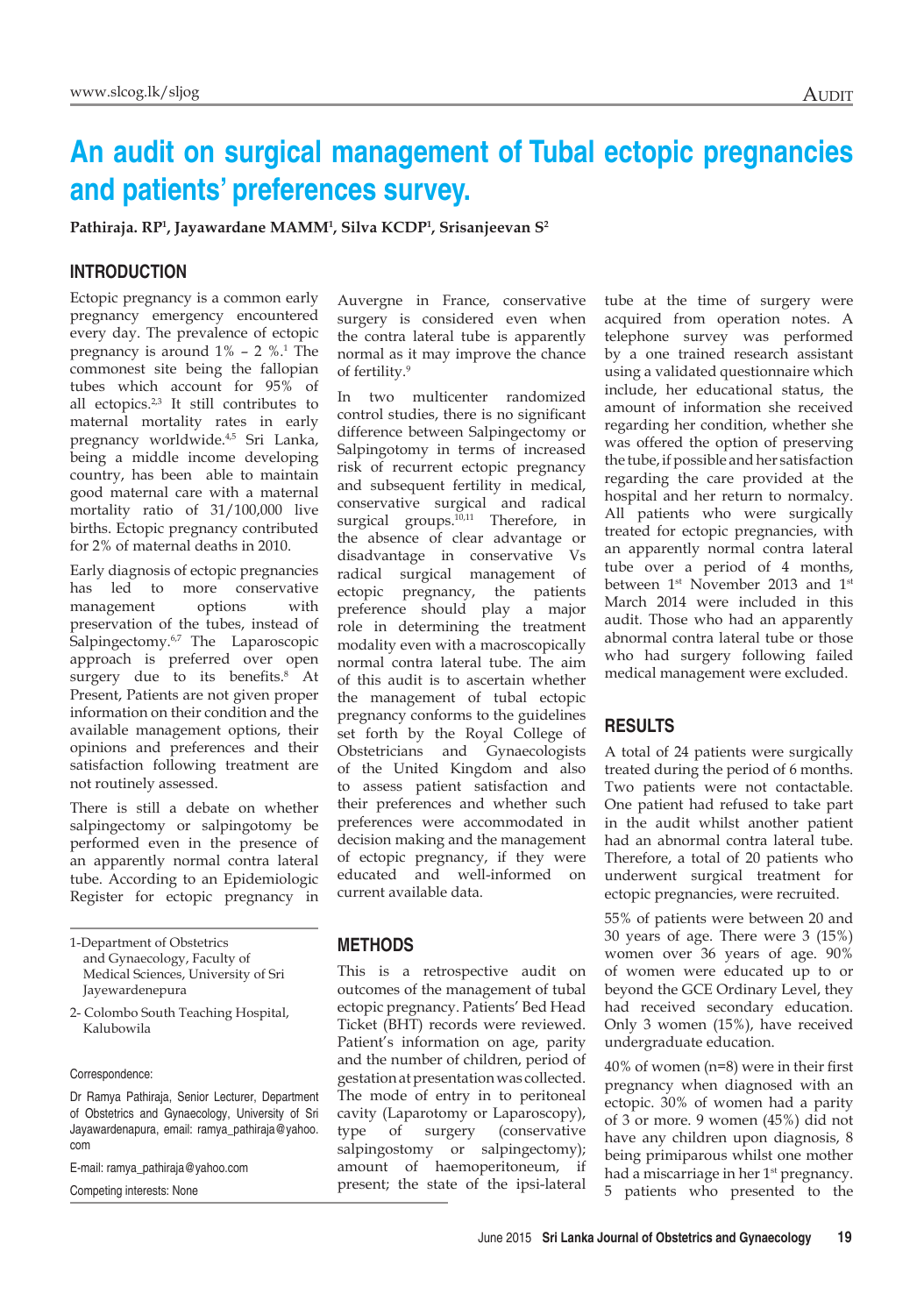| Mode of access | Number (n) | <b>Mean Haemoperitoneum</b> |
|----------------|------------|-----------------------------|
| Laparotomy     |            | 842.86 ml                   |
| Laparoscopy    | 13         | 161.54 ml                   |
| Total          | 20         |                             |

gynaecology ward were uncertain of the last regular menstrual period. The average period of amenorrhoea of the patients with a known last menstrual period was 5.8 weeks. Only one patient presented in her 10<sup>th</sup> week of period of amenorrhoea.

At the time of surgery, 6 patients (30%) had very minimal haemoperitoneum. 45% of patients were found to have a haemoperitoneum of 100 ml or less. 35% of patients had a haemoperitoneum of 500 ml or more and only 3 patients had more than 1000 ml of blood in the peritoneal cavity. The mean volume of haemoperitoneum at the time of surgery was 400 ml. All were tubal ectopic with right tube involvement in 65% of patients. Patients in which a ruptured tubal ectopic was diagnosed, laparotomy was the preferred mode of access to the peritoneal cavity and laparoscopic approach was used only in 35% of patients. When considering the relationship between the amount of haemoperitoneum and the mode of access to the peritoneal cavity, in patients who underwent a laparotomy, a mean haemoperitoneum of 842.86 ml was observed and in those who underwent a laparoscopy, a mean haemoperitoneum of 161.54 ml was observed. A mean difference of 681.32 ml was noted and this was found to be statistically significant (p=0.001). Fallopian tube is already ruptured in 50% of patients at the time of surgery and the majority (85%) has undergone salpingectomy and only 15% has undergone conservative surgery. 7 patients with un-ruptured tube has also undergone salpingectomy.

Following a telephone survey after discharge, all patients reported that they had returned to normal day to day activities without any hindrance by 8 weeks after surgery, irrespective of the type of surgery. 85% of patients rated the care provided by the hospital as "very good" or "excellent". All patients were satisfied with the care provided and that the information received regarding her condition was adequate. 95% of patients perceived that the information provided regarding the ectopic pregnancy was either "good", "very good" or "excellent". 75% of patients claimed that they were not given the option of preserving the tube, prior to surgery and only 25% claimed that the option of conservative surgery was offered to them. Though when asked "what would you prefer, if you were informed

that according to current available evidence, preservation or removal of the fallopian tube would not alter the chance of becoming pregnant nor the chance of having a repeat ectopic pregnancy significantly", 45% of patients had stated that they would have considered conservative tube preservation surgery. 10% of patients (n=2) stated they would opt for a salpingectomy. yet equally, 45% of patients wanted the doctor to decide on what was best.

## **DISCUSSION**

The advantages of performing laparoscopic surgery for the treatment of ectopic pregnancy are well documented. The current debate is whether to perform conservative surgery or radical surgery. In the absence of statistically significant improvements in subsequent fertility rates, and the risks of recurrent ectopic pregnancy rates shown by RCTs<sup>10,11</sup>, patient's preference and individualized care appears to play an important role, despite popular recommendation of salpingectomy in the presence of macroscopically normal contralateral tube. This was also supported by the outcomes showed by the ectopic population register in France. Though this trend is followed in particular in Europe, in Sri Lanka, being a developing country, the option of laparoscopic surgery could not be provided to all women due to restraints in resources and expertise. Majority of women were young and educated in this study reflecting the high literacy rate of the country and this would have influenced them to select the option to preserve their organs. In all women diagnosis was made early .The average period of amenorrhea was 5.8 weeks with a mean of 6 weeks.

The mean volume of haemoperitoneum found at the time of surgery was 400ml with a range between 0 ml to 1500 ml with 50% of the population had haemoperitoneum of less than 200ml. Early diagnosis, in the absence of dedicated early pregnancy units, is evident, however there is still scope for improvement such as an early pregnancy assessment unit. Though 50% of patients were found to have an un-ruptured tube at the time of surgery, enabling them to undergo conservative surgery if given the option, a ruptured tubal ectopic does not necessarily rule out the possibility of a conservative surgical approach.

Only 65% of the patients had a laparoscopic approach which is still below the standard. The mean volume of haemoperitoneum at the time of surgery was statistically significant (p=0.001) when compare to laparotomy over laparoscopy. However other factors such as, the time of presentation to the hospital, the unavailability of laparoscopic facilities at night and the expertise and confidence of the on call team in performing surgery for ectopic pregnancy may have also contributed to the decision of open surgery over Laparoscopy which was not assessed in this audit.

All women who were recruited and who subsequently underwent surgery had an apparently normal contralateral tube and hence, according to the guidelines set forth by the Royal College of Obstetricians and Gynaecologists<sup>12</sup> salpingectomy was the preferred surgery. In our audit tubal rupture was not the main contributor to a higher percentage of radical surgery and the option of salpingostomy could have been offered if circumstances permitted and patients' preference was considered. 95% of patients rated the information